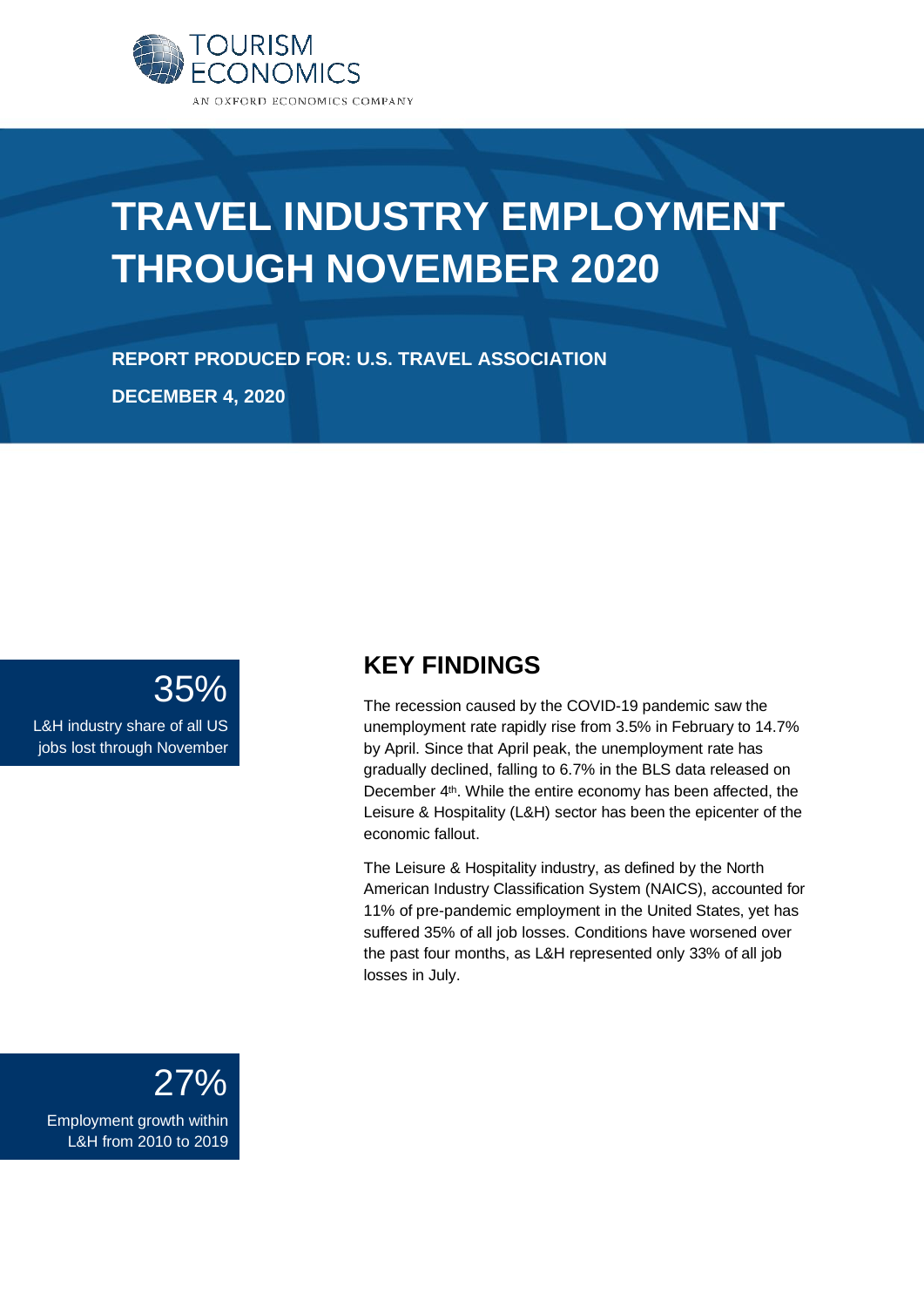



Share of L&H jobs still lost through October

### Share of total US employment

| % of all US jobs lost from February-N                                                                                                                |       |
|------------------------------------------------------------------------------------------------------------------------------------------------------|-------|
| Leisure & hospitality<br>Government<br>Professional & business services<br><b>Health Services</b><br>Manufacturing<br>Retail trade<br>Other services |       |
| <b>Educational services</b><br>Wholesale trade<br>Information<br>Construction<br>Real estate, rental & leasing<br>Transportation & warehousing       |       |
| Mining & logging<br>Finance & insurance<br>$-10%$                                                                                                    | $0\%$ |
| Source: BLS                                                                                                                                          |       |

The Leisure & Hospitality industry had been a key driver of job growth in the United States, outpacing total job growth by 11 percentage points from 2010 to 2019. The current crisis has erased nearly all of the L&H job growth of the past decade, as the current employment level sits only 1% above its 2010 level.

> Nearly half of the 16.9 million jobs in the Leisure & Hospitality industry were lost in March and April. Since then, 4.9 million jobs have been created or restored. However, this still results in about 20% fewer Leisure & Hospitality jobs – seven percentage points

## 31,000

New L&H jobs added in November – down from 413,000 in September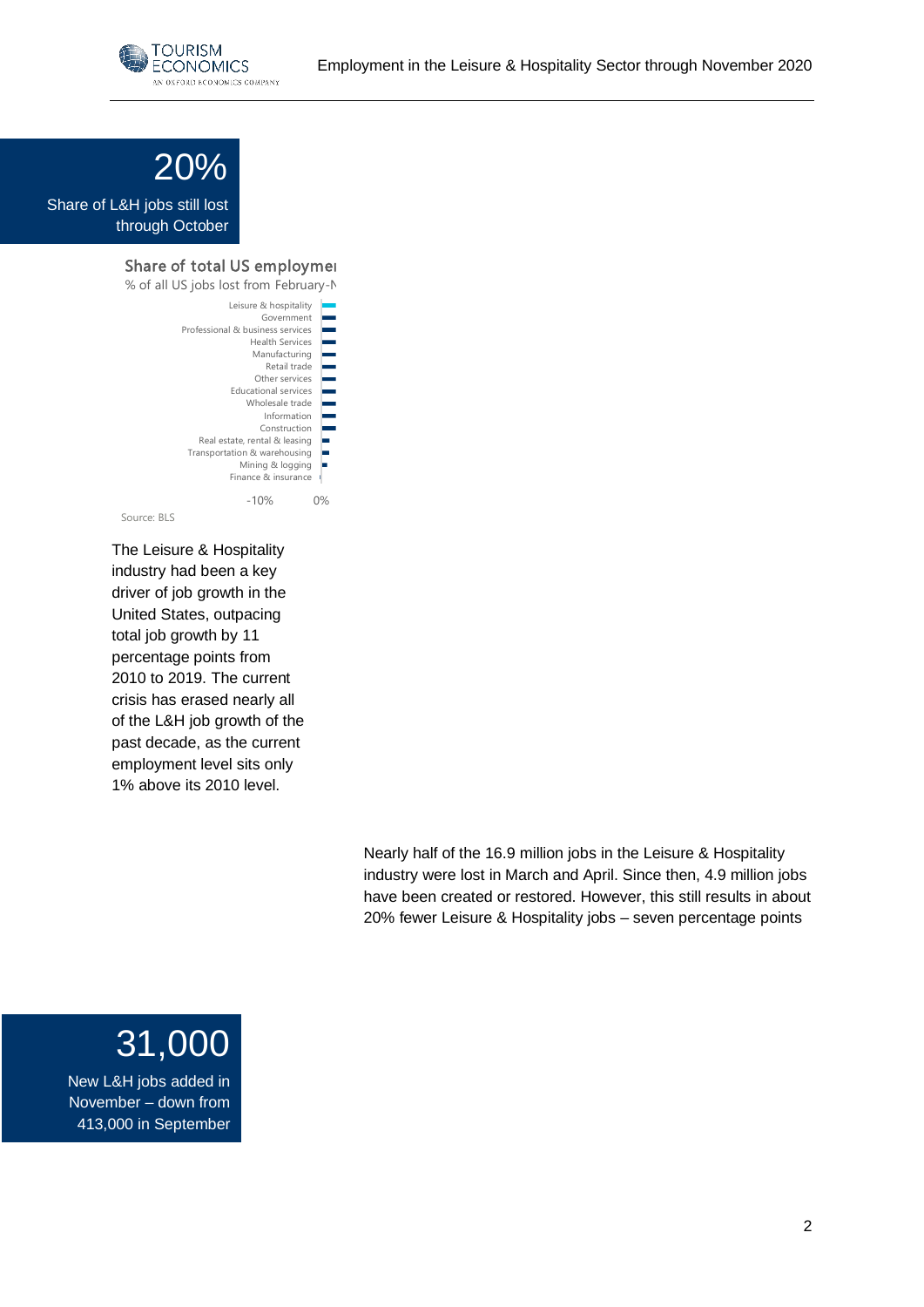

more than the next most hard-hit industry.

improvement, but at 28% below its February employment level, the segment has suffered more than twice as many relative job losses as the next most hard-hit industry – Mining & Logging, which is 13% below its February employment level.

### Share of jobs lost in L&H sub-industries



The bulk of the recovery occurred in June, following the easing of lockdown restrictions. Since then, employment growth in L&H has been decelerating rapidly: over the past three months, job growth in L&H has slowed from 413,000 new jobs in September to a mere 31,000 in November.



#### Share of jobs lost in major in % of industry jobs lost from February

```
-5% 0% 5% 10% 15% 20% 25%
                     Finance & insurance
            Transportation & warehousing
                             Retail trade
                            Construction
                          Health Services
                          Manufacturing
                         Wholesale trade
           Professional & business services
               Real estate, rental & leasing
                            Government
                           Other services
                             Information
                      Educational services
                        Mining & logging
                     Leisure & hospitality
Source: BLS
```
While the Leisure & Hospitality industry has regained 4.9 million jobs since its low point in April, the pace of recovery has been slowing and uneven across segments. The Accommodation and Food & Beverage segments stalled in November and remain 31% and 17% below their February employment levels, respectively. The Arts, Entertainment, & Recreation segment experienced minor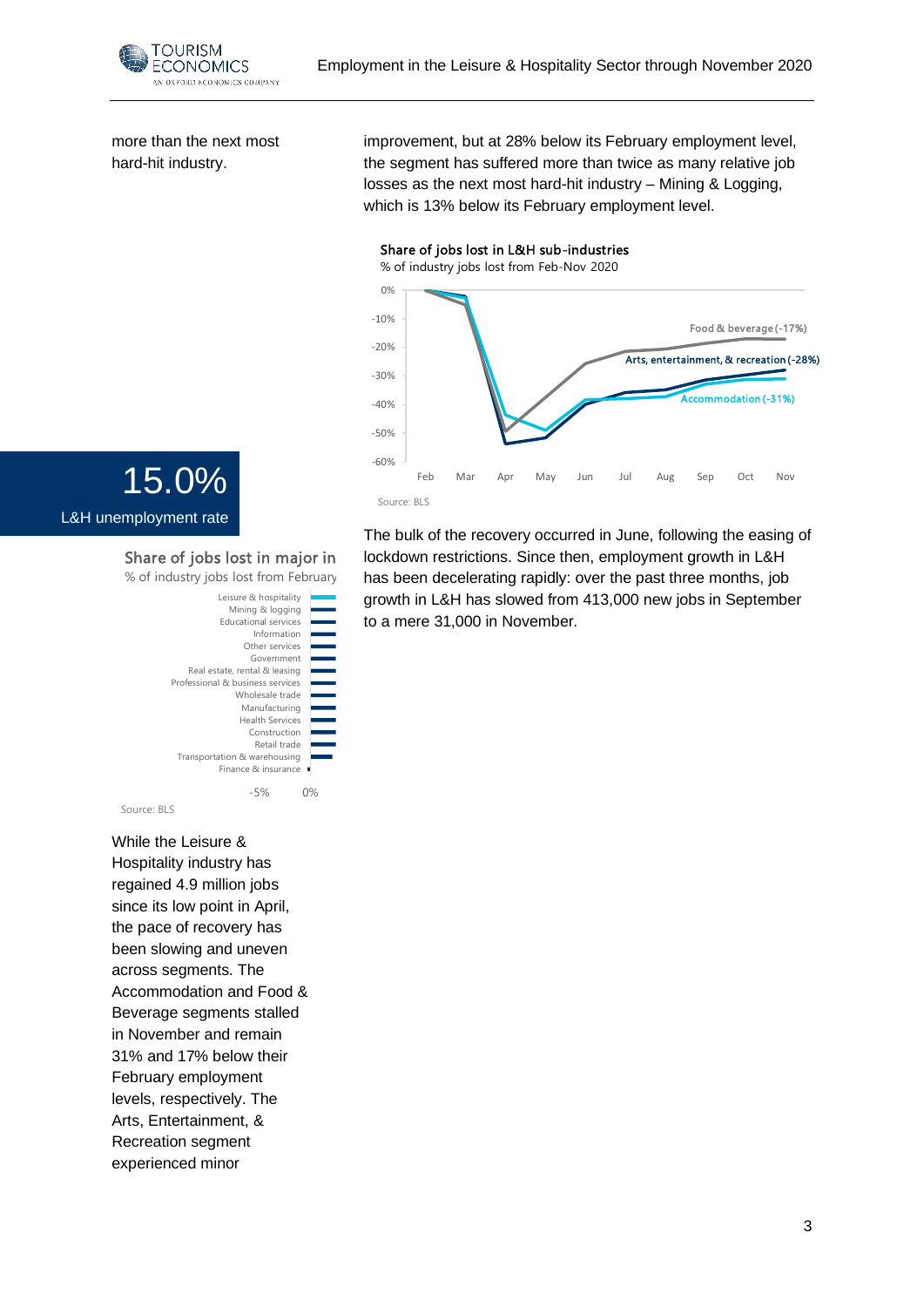

The Leisure & Hospitality industry remains distressed with an unemployment rate of 15.0% in November – more than double the national unemployment rate. While positive results from vaccine trials put an end of the pandemic in sight, rising COVID-19 cases, the continued divide over re-opening protocols, and the uncertainty surrounding future economic stimulus present tangible risks to the Leisure & Hospitality industry's already precarious situation.



### Unemployment rate



Source: BLS